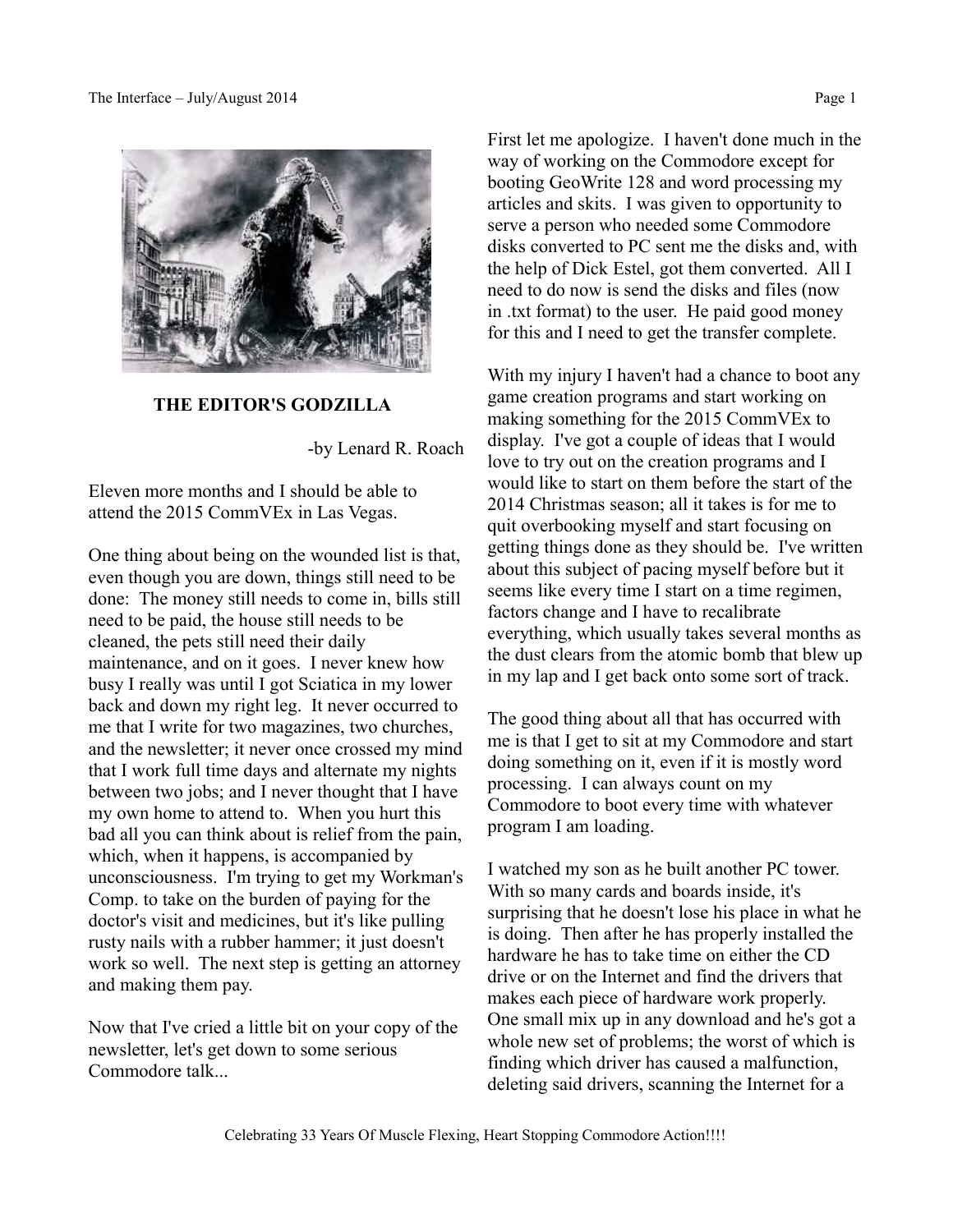new driver, upload and install the new driver, and pray to heaven that this little thing will fix the problem. When completed he has a fine and dandy computer, but all that hassle and time wasted. With Commodore it's as simple as plug in and you're set to go. An easy command in BASIC like LOAD"\*",8,1 and hitting the RETURN key creates a whole new world of whatever the user chose. It seems that the more a user needs in the way of power, memory, or speed, the more complicated each PC computer becomes. I know that Commodore, with it's new innovations coming from all corners of the globe, can be just as complicated, but those of us who still use stock Commodore machines are just as happy to run those machines without the burden of any extra add-ons.

Going back to converting the Commodore disks for our client: Man, you should have seen how retarded I was when I started the project. I thought that everything I did had to run through GeoWrite before it could be converted into PC. I was transferring each of the customer's files over to a blank disk, using Text Grabber to change the files into GeoWrite, exiting Geos, loading Wrong is Write, and finally making the final conversion to .txt files using Big Blue Reader. Thank heaven for Dick's advice. He told me to use selection 1 on Big Blue Reader to convert SEQ files and selection 2 to convert PRG files. The only hassle I had with that is I had to change the user's file name from 16 characters to 8 because of the way Big Blue Reader saves its files. I tried to save everything to the same file name as I could, but for most of the time that couldn't happen. Now my problem is getting my personal PC to transfer the customer's converted files over the Internet to his email. It could be the fact that I am running on an outdated OS but it seems to be compatible with everything out today. Yahoo Mail says all I have to do is "drag and drop" any file I want transferred into the paperclip icon on the screen and it will upload it. HA! I left my PC on all night as the upload "wheel" spun around thinking

that maybe the one file is just too big and it needed extra time to upload. By morning all I had on my screen was a message saying that the computer lost contact with the Internet. I'm telling you, you just can't trust all these new fangled machines. When they built computers in the 80s they built them with as few problems as possible; either that or else we who have grown up with the systems have worked with them long enough to work all the errors out.

For those of you who don't know it, I work with a stock Commodore 128 with a second Commodore 64 in my closet as a back up. I don't have any fancy attachments or Jiffy DOS chips to make the system work faster or better. I have tried Jiffy DOS before but could never use the chips correctly as to the lack of instructions on how to use them. I would like to try using the old Warp Speed cartridges to see if I can get more speed out of my C128, but I only use my computer (presently) as a word processor. I'm looking to do more with my machine but I either don't have time or, when I do have time, I'm usually doing something else that needs to be done. Work is never done when you're a home owner.

I'm also trying to find something that was advertised in one of the Commodore magazines years ago. There was a programmable Commodore cartridge where a person can upload their favorite game (or games) to the cartridge and make it an instant plug and play, being sold. When the user gets tired of the game on the cartridge, he can erase the game loaded and upload a new game. I would like to do that with some of the software I've written and make it a quick access to the computer. If anyone within eye shot of reading this knows of where I can find such an animal, please contact this newsletter.

I've said all that needs to be said for this issue of "The Interface." Please feel free to comment about anything you've read to the FCUG website, Dick Estel's personal website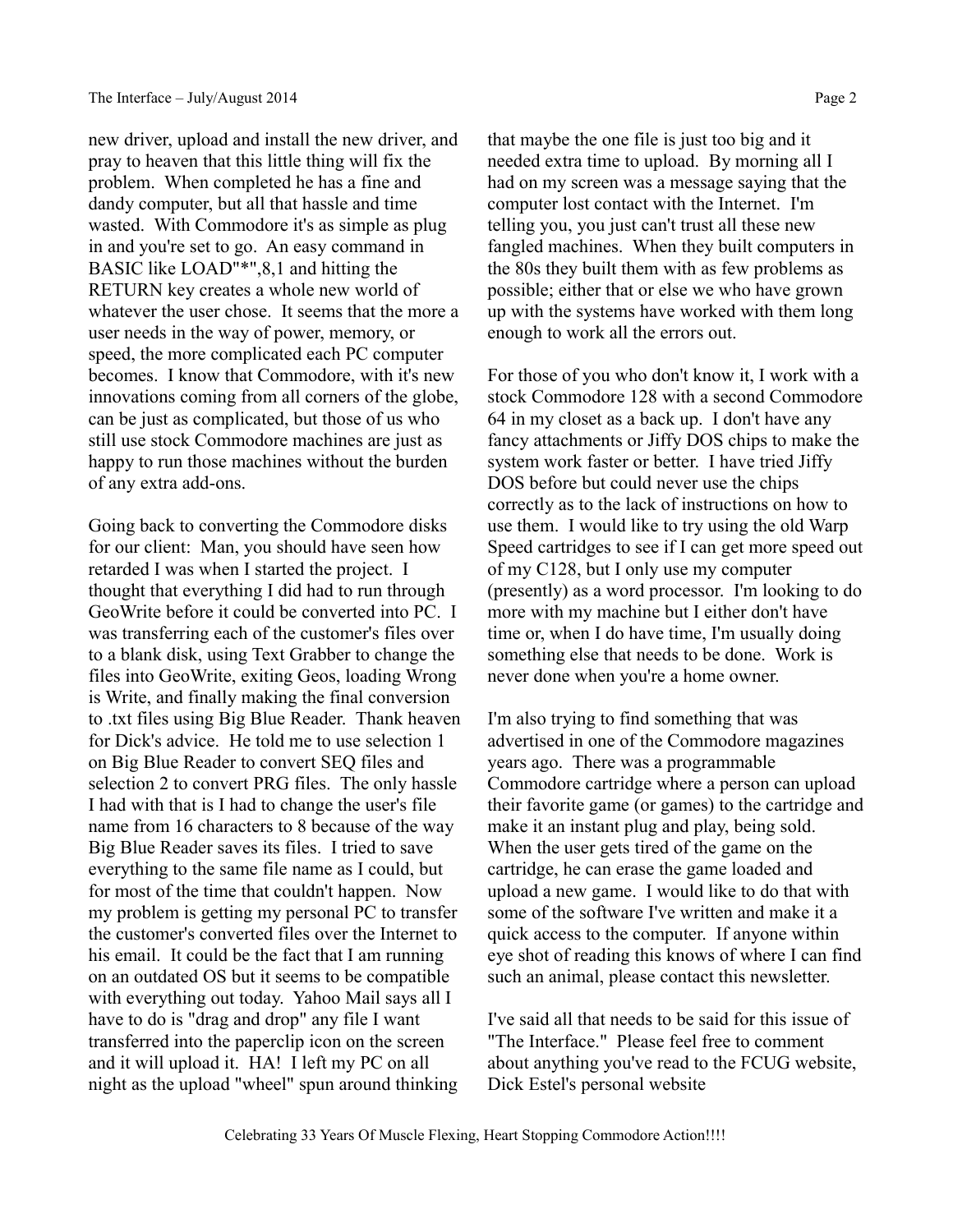(www.dickestel.com) or even my website (www.lenardroach.com). We would like to hear from you.

\*\*This article was written on a stock Commodore 128 using GeoWrite 2.1 and converted to PC using the Big Blue Reader conversion package\*\*



#### **MONTHLY MEETING REPORTS**

#### **July, 2014**

-by Robert Bernardo

On Sunday, July 20, I arrived at Bobby Salazar's Restaurant at 10:25 a.m.—very early because I had come 3 hours from Castaic where I had spent the night after Saturday's meeting of the Southern California Commodore & Amiga Network. I immediately started setting the equipment up. Vice-president Roger was the first to show up, and I asked him whether or not my CD of photos had been given to Dick Estel for posting on-line. No, the CD was not delivered to Dick, and Dick would not be present for this meeting.

Louis and Greg showed up, and Greg reported that he had been having hard drive problems with the Amiga 2000 that had been refurbished. I told him that I would trade a working A2000 for his

broken A2000 (how many times had we already done that?!) Louis showed me an interesting C64 road sign in Colorado which Dick had sent.

I talked more about my recent

Commodore/Amiga European travels to the United Kingdom (AmigaKit, Psytronik/Binary Zone Interactive, Lincolnshire Amiga Group, Tim Harris, Peter Hanson), Switzerland (Rob Clarke), the Netherlands (Netherlands C= Show), Germany (Dienstagstreff C= Meeting), and Italy/Austria (Mike Battilana of Cloanto). Before I could get to show any photos or video of my travels, we had a surprise visit from Richard Ciula, former worker at Software, Etc.. Several months ago, he had brought a load of Amiga hardware and disks to give to everyone. This time he brought more Amiga disks, many of them software copies of demos, games, and copiers. We were very grateful and talked some time with him.

Because of his surprise visit, we had no time to try out the updates to Jeff Jones' FIFA World Cup 2014 and Ice Hockey 2014 for the VIC-20, nor did we have time to try out some programs to control the Quickshot SVI 2000 robot arm via the special C64 user port interface cartridge.

However, we did have time to play around with several of the C64 games I had obtained from Psytronik -- Souless, Darkness, Wooley Jumper, Guns 'N Ghosts, Flubble & Squij, and Wanted: the Wild Bunch. They all worked with the club's NTSC C64, though there were a few PAL video artifacts and Wanted was only partially JiffyDOScompatible. These games and more were going to be run at the Commodore Vegas Expo the next weekend. Roger and Louis would not be able to go to CommVEx, due to money issues, and Greg would not be able to come, due to his schedule. Previously, I had known that Dick would not be able to attend CommVEx. So, it seemed that I would be the only one to go to CommVEx out of our local group.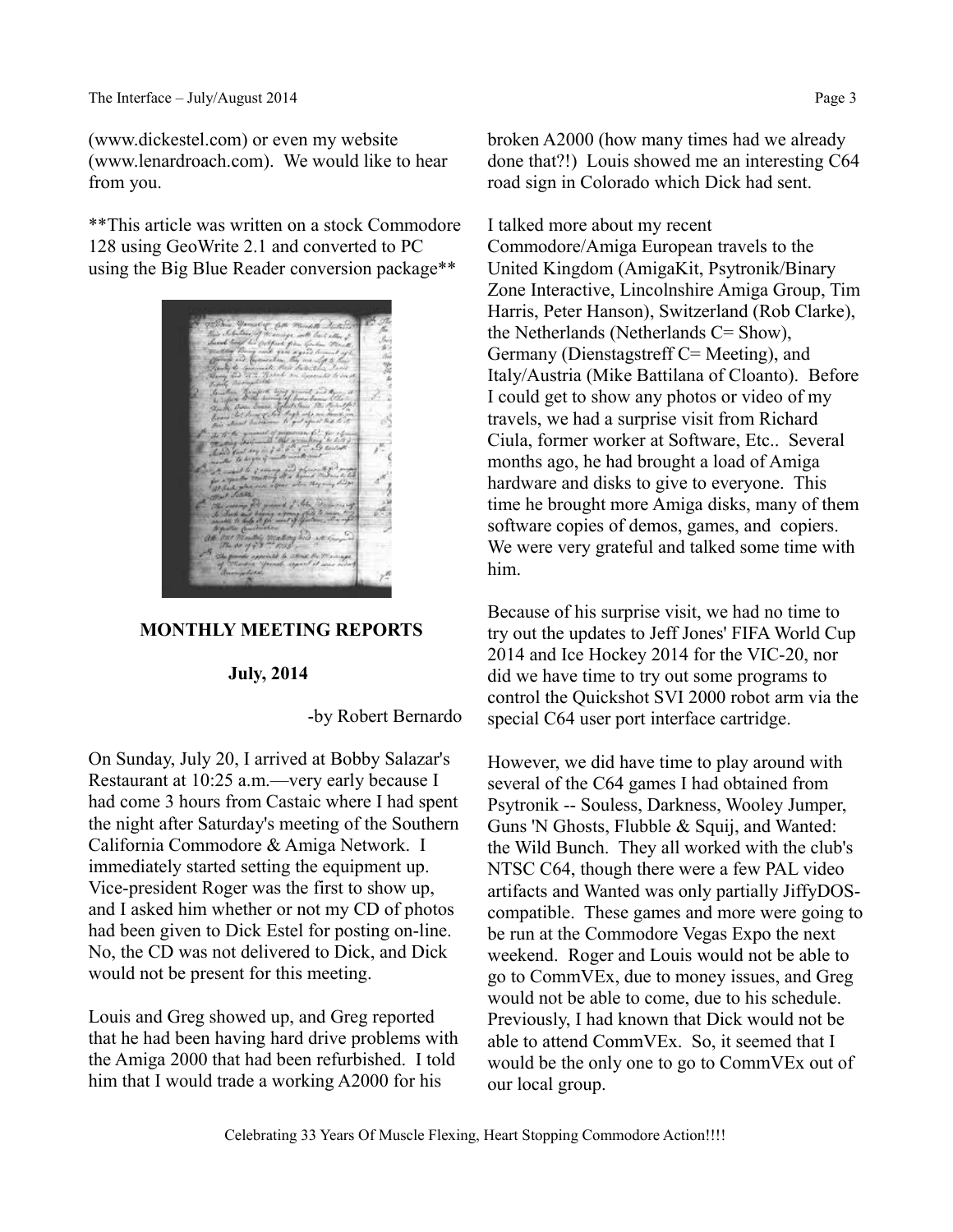#### **August, 2014**

-by Robert Bernardo & Dick Estel

The August meeting had a lot of lively discussion of all kinds of things, some of them even related to Commodore computers. Participating were Robert Bernardo, Louis and Vincent Mazzei, Roger Van Pelt, Greg Dodd, and Dick Estel.

There was considerable interest in the offer of an Atari Falcon from 1992, Atari's final computer product and a machine that is highly admired by our two fans of that line of products, Louis and Greg. It was agreed that Greg will be the lucky beneficiary of this gift. At a future meeting, the rest of the membership looks forward to getting a look at it and comparing its features to Amiga computers of that time. See more about this machine at

[http://en.wikipedia.org/wiki/Atari\\_Falcon.](http://en.wikipedia.org/wiki/Atari_Falcon)

Robert reported on this year's CommVEx in Las Vegas. There were 38 people in attendance, and we took in a little over \$900 in admission and raffle sales. With previous receipts during the year, this gives us enough to pay for next year's event. There had been a suggestion from some attendees to rent an additional room or a bigger room, but after discussion it was felt that we could not support this past one year, and it would be best to keep expenses to the level that we have been able to easily cover the last few years.

Robert had made a trip to Maple Falls, Washington, just a few miles from the Canadian border, to pick up a bunch of Commodore equipment. This included Waveform Colortone keyboards, which work with the C64 (see photo at [http://dickestel.com/images/fcug387.jpg\)](http://dickestel.com/images/fcug387.jpg), Commodore and Amiga mice, a 1750 RAM expansion unit, 3 1581 drives, 3 Amiga 500's, 2 C128D's, a flat C128, a 1541-II drive, and other items. There was also a CMD RAMLink

expansion device which will be a major raffle prize at the 2015 CommVEx. The larger, more complicated hardware was left to Ray Carlsen for him to check out their functions. As for the rest of the hardware and software, the members at the meeting helped themselves to the items which interested them.

There was also the Kinney Image-izer, C64 software for video digitizer you had to build; we could not fully test since we didn't have the necessary hardware on hand. However, we did show the demo pictures that were on the disk.

Having recently visited Ray Carlsen in the Pacific Northwest, Robert brought in a complete collection of the products Ray is selling. These included the heavy-duty C64 power supply, the C128 adapter for it, a Plus/4 adapter, and a power supply that works with both 1581 and 1541-II disk drives, and 3 different versions of the Computer Saver. See more about these products at Ray's web page

<http://personalpages.tds.net/~rcarlsen/> and a photo of the items at

[http://dickestel.com/images/fcug388.jpg.](http://dickestel.com/images/fcug388.jpg)

On his recent trip to Europe, Robert bought a large number of new commercial games from Psytronik/Binary Zone in England. We tested four of these last month and another four this time. Some of them were based on arcade games with which various members were familiar.



Celebrating 33 Years Of Muscle Flexing, Heart Stopping Commodore Action!!!!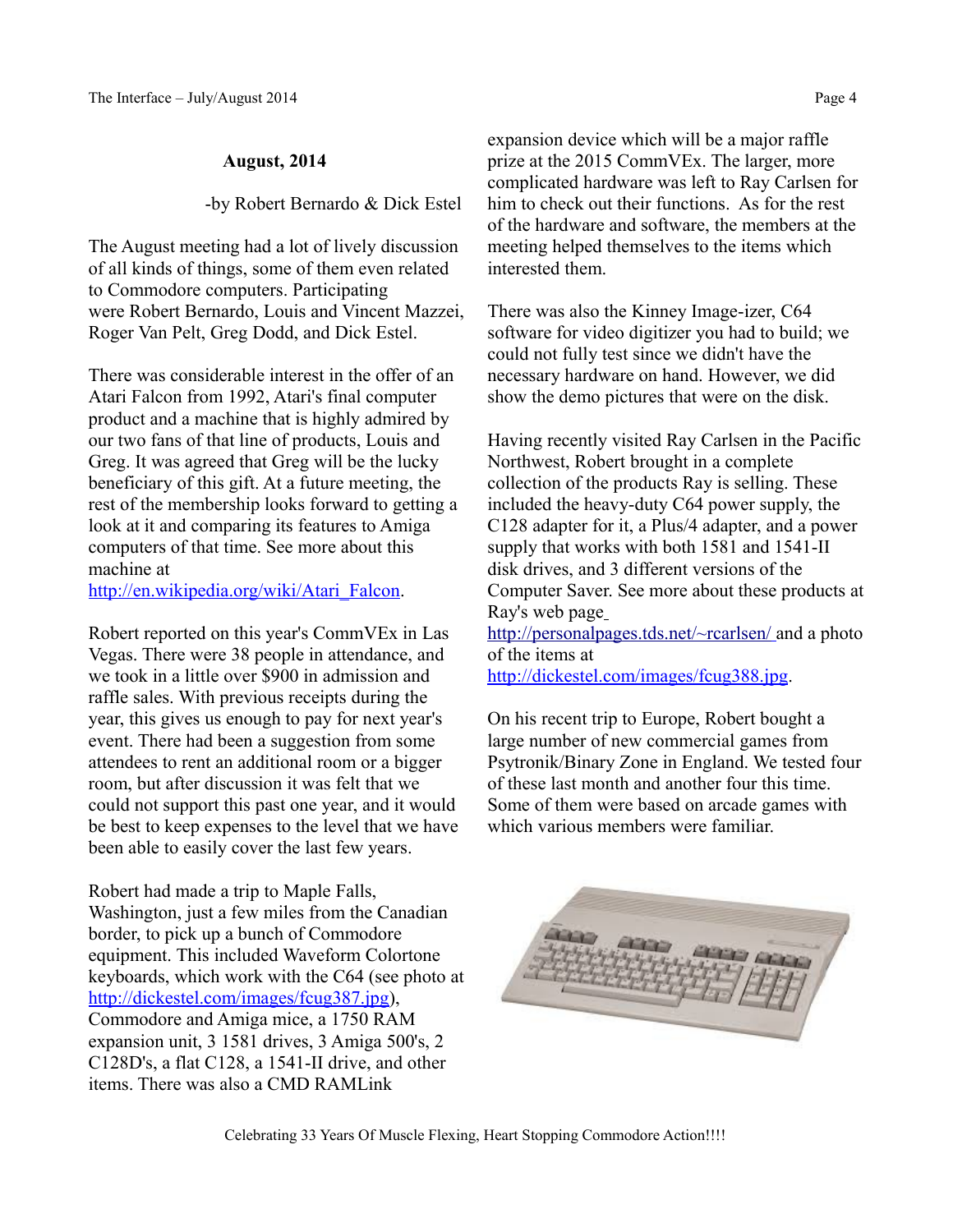



### **THE HISTORY OF THE AMIGA- EPILOGUE**

### **The Video Toaster**

-by Chris Higgins

[The final article in the History of the Amiga was supposed to be on the Video Toaster, the hardware device and its accompanying software which turned the Amiga computer into a machine used in professional video production. That article was never written. However, in its place, here is an article by Chris Higgins who gives his thoughts on the VT.]

Did you know that [Star Trek: the Next Generation] actor Wil Wheaton helped develop a video editing system in the early 1990s? Read on for some deep nerd trivia.

If I told you there was a serious computer system named the Video Toaster 4000, you might think that was a joke. Unless, of course, you did any video editing in the 90s. Dear friends, the 90s were a special time for video -- camcorders were common, VCRs were common, but in order to

edit that raw tape into a hip skating video with over-the-top 3D effects and purple-and-green checkerboard backgrounds, your options were limited. The Video Toaster [2000 and] 4000 was a Commodore Amiga-based system offering a huge library of special effects (many cheesy, some very tasteful, and all frankly amazing) for "only" five thousand bucks (compared, seriously, to hundreds of thousands for other setups). And my high school had one.

In the back room of my school's Media Center, we had a TV studio. In the heart of the control room was the Toaster. I learned to use the system and worked on my school's morning announcements' TV show for years, often running the Toaster live during the show, switching between cameras, B-roll from a VCR, and running live credits typed into the character generator. After our first year on the air, certain transition effects were banned due to overuse (one involved a spaceship flying into frame and then a flash of light, transitioning to the next shot; another featured a woman in either a maid outfit or an overly minimal witch costume walking into the frame and tapping a magic wand to switch scenes). But, I'll admit it, occasionally a banned transition effect (3D CUBE WIPE!) would make its way into the morning news due to "operator error."

[There is] a promotional video introducing the system, including brief appearances by actual Video Toaster owners Wil Wheaton, Penn Jillette, and Tony Hawk. In this video, you see most of the effects generated by the Toaster, and you may recognize them from 90s TV -- these things were in use in lots of TV studios. The Lightwave 3D software (part of the Toaster suite, later sold separately) was used for special effects on seaQuest [DSV] and Babylon 5, among others. [If you] check out the video, pay special attention to the segment at 1:52, introducing Wheaton as "Actor / Toaster Punk."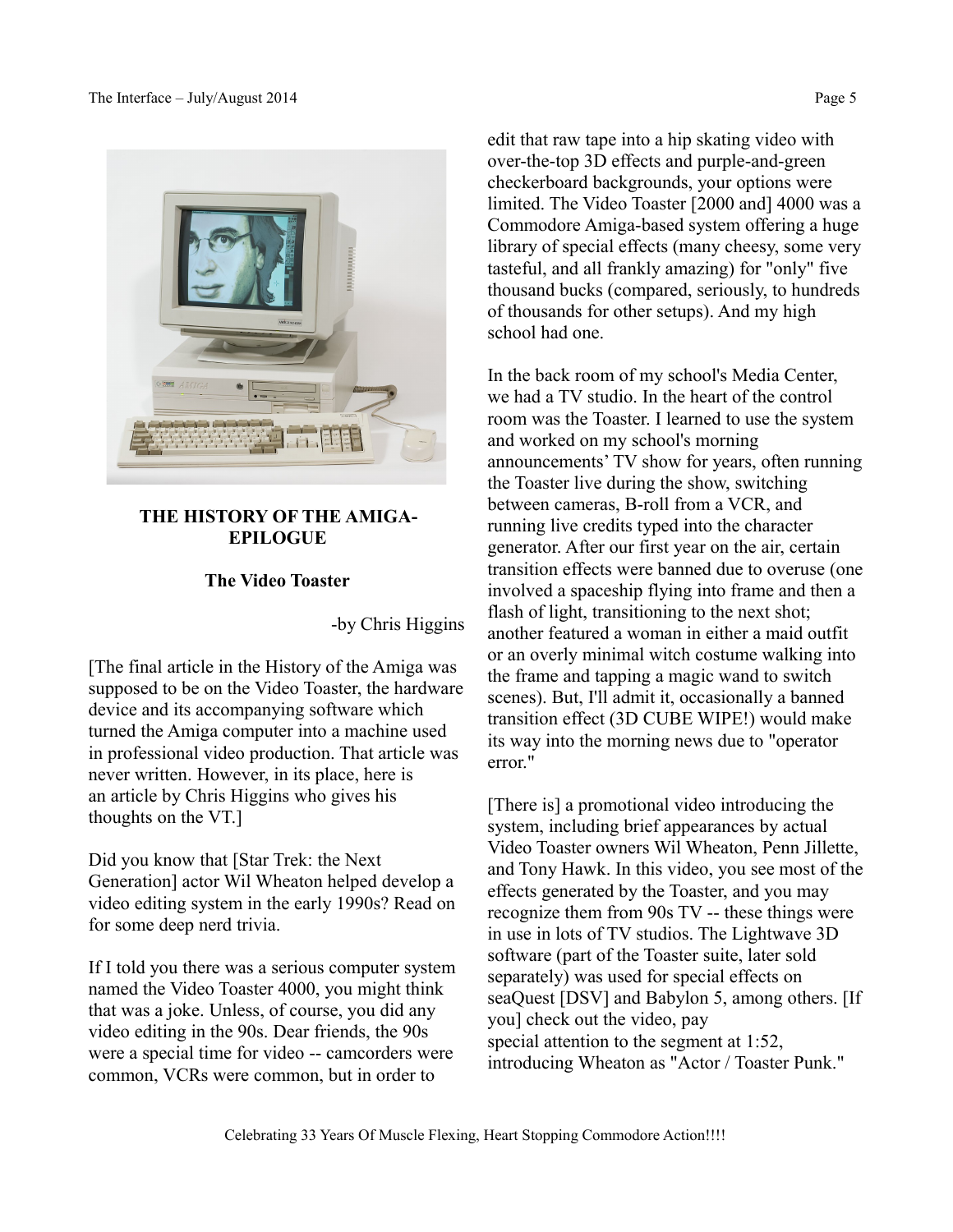For more on Wheaton's involvement in the Toaster's development, read his interview with "Geeks of Doom". Wheaton said, in part:

"When I worked for NewTek and worked on the Video Toaster 4000, I didn't do any of the actual programming. I did a ton of product testing and quality control, and worked in the marketing department and then I was sort of one of their technology evangelists…"

"…I'm really proud to have been part of the very beginning [of home video editing]. We were the tip of the spear in Personal Video Production which is what we called it back in '94. I think it was '94 when we were doing that. Y'know, I think you can draw almost a straight line between iMovie and Final Cut to the Toaster."



### **HISTORY OF THE FRESNO COMMODORE USER GROUP NEWSLETTER**

-by Dick Estel

The earliest history of the club newsletter is lost in the mists of history, except for two facts, one known and one assumed.

We know what the first issue looked like and that the editor was one Chuck Yruligi. We have a copy of this one page publication, and there is a scanned version on line at:

### [http://www.dickestel.com/fcug1stnl.pdf.](http://www.dickestel.com/fcug1stnl.pdf)

We assume that the date was November, 1981. We also have the second issue, which had two pages, and the third, which doubled again, to four pages. We have several other issues from the first year. The first issue with a date on it is December 1983, so we calculated the date of the inaugural issue by counting back from there.

The newsletter was called *Tips, Pokes, Peeks and Jokes*, a name it retained until July, 1989 (the circumstances of the change are covered later in this article). The name was appropriate at that time, because the first few issues were literally a bunch of tips and some of the various Peeks and Pokes, which were not documented by Commodore, but which were being learned and shared by users across the country.

From 1981 until I joined there were six editors, some of whom were known to me, and some of which were just names on the masthead. I know nothing about our founding editor, Chuck, but the second editor, Deb Christensen, was still in the club when I joined. At that time she was the BBS SYSOP, and was otherwise not active, so I never met her in person.

The next two were Randy Dodds and George Beardon, also unknown to me. They were followed by Randy Smith, who has not been active in the club for a decade or so, but who has been in touch with us now and then.

Then there was Mark Miller, who held the job when I joined, and was my immediate predecessor in the job.

The issues from that first year appear to have been printed with a daisy wheel printer, or maybe even done on a typewriter and photocopied. Beginning with that December 1983 issue, the printing is obviously from a dot matrix printer, no doubt an early Commodore product, based on the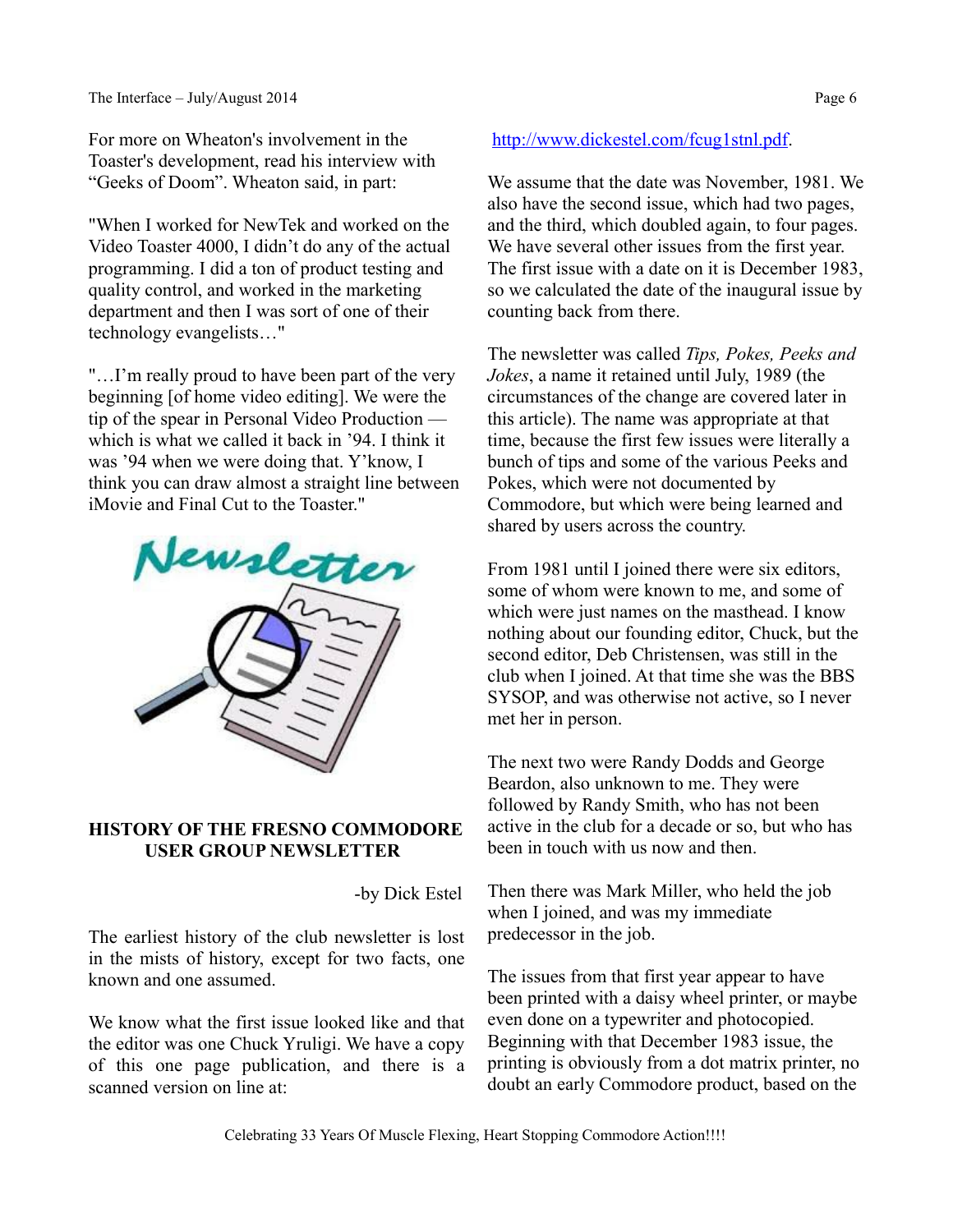fact that it did not correctly produce letters with descending parts (g, p and y). Next we have a couple of letter quality issues, then in January 1984, what looks like a much-improved dot matrix printer that produces the descenders.

Various changes are visible over the next three years, but when we get to March, 1987, we have the format that was in use when I joined (although there are some variations in a few issues). The printing was being done on a daisy wheel printer, with the text cut up and pasted on to a master page, with graphics printed on a dot matrix printer and pasted in where desired.

The January, 1988 issue was co-edited by Mark Miller and Randy Clays, who was the equipment manager and is still around, but this was his only appearance in that job; Mark took over in February and continued until I accepted the job in July (I am only now realizing that Mark did the job for just six months before passing it off on me. For shame, Mark.)

Mark had been president of the club and remained a member for several more years, taking care of the printing as well as other tasks in the club, notably vice president.

When I took the job, it was my desire and intention to switch the production of the newsletter to a desktop publishing program, so that all the elements of a page would be part of a single file, and cutting and pasting would no longer be required. The conversion began in October, 1988, when two pages were produced with Paperclip Publisher, which was a reasonably good program at the time, but very tedious to work with.

Meanwhile, I acquired geoPublish and the mandatory RAM expansion unit needed to make it usable, and did four pages with it in November, and the following month, the entire newsletter was done with geoPublish.

There were some complaints about the readability of the dot matrix type, especially by our older members (believe it or not, I was not one of those at that time). With GEOS programs, the font is printed as a graphic, so the quality of the printer driver was key. I got in touch with a programmer who belonged to a club in Eureka, and he wrote a two-pass driver for us, which improved the type somewhat. Other programmers were working on improved drivers, and eventually I found a threepass driver on Quantum Link that gave us a very acceptable printout.

In addition to wanting to do the newsletter with a desktop publishing program, I desperately wanted to change the name, which I thought had outlived its meaning. It took some work to convince some of the long-time members, but eventually we held a contest which produced three finalists: Keep the existing name, "*Comm-Pute*," and "*The Interface*." The latter was my favorite and I'm happy to say it was chosen and continues to grace the masthead, 25 years after it was first introduced.

Like most club newsletter editors, I eventually reached a point where I needed a break. I will not try to research the dates of the later editors, but will list them with a few comments.

First was Dennis Fithian, who bravely agreed to produce the newsletter with geoPublish, despite never having used GEOS before. I gave him some training, but the steep learning curve of the system, and his personal schedule contributed to the newsletter being late and not quite up to par, and he wisely decided to step down after a few issues.

His replacement was Juanita Eroles, who had moved to Fresno from Sacramento, where she had edited the local Commodore group newsletter. With this experience, she was able to do a fine job.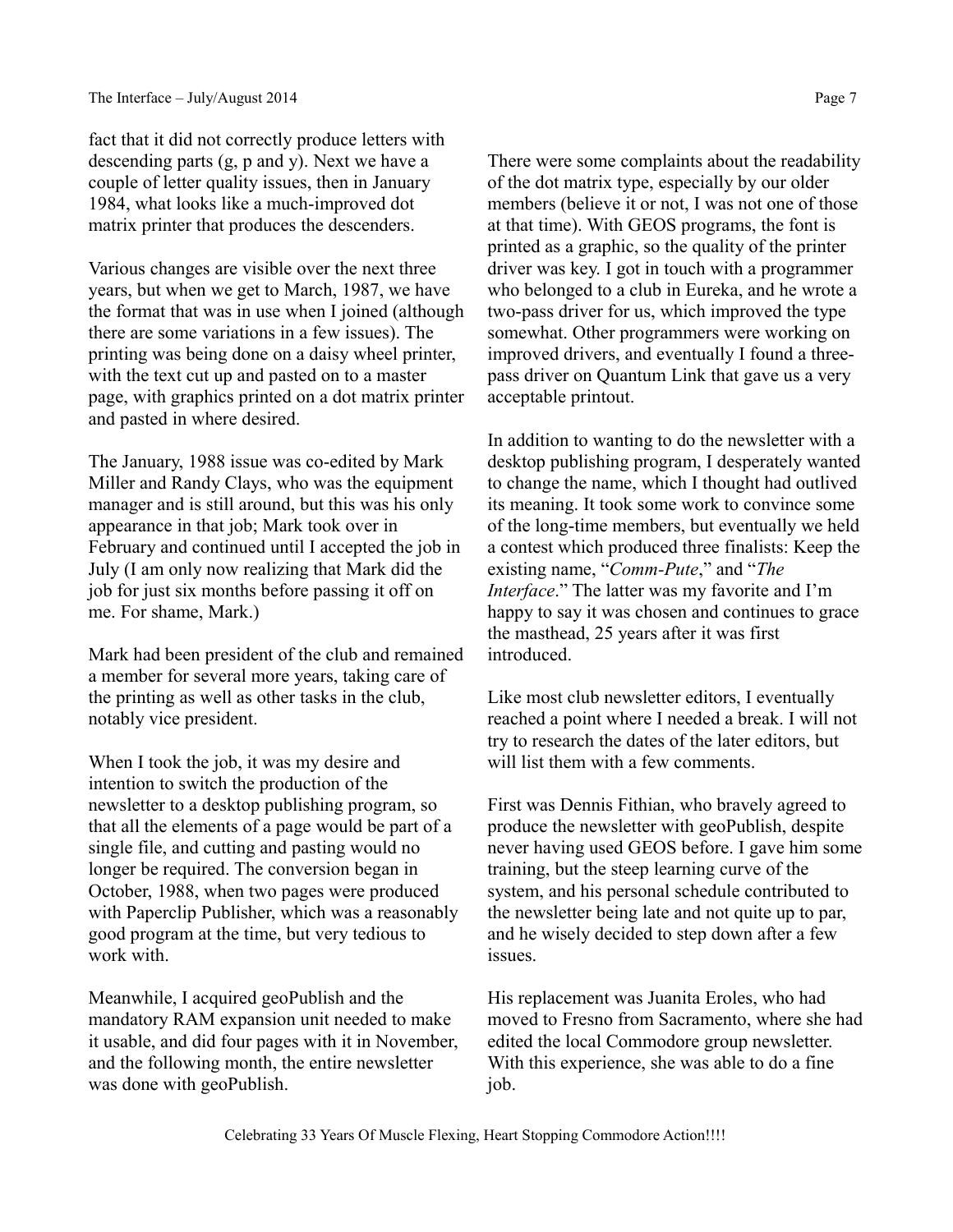Next up was Sandy Dippolet, who had already made many contributions to the club. He did the newsletter using The Write Stuff word processor, which produced excellent results. When he needed a break, I agreed to take over again, with one provision – I would do the newsletter using Microsoft Publisher on my PC. Although there were a few negative comments about not using Commodore equipment, my thought was that content was the important thing, and there were certainly no problems with readability.

My next successor was our illustrious president, Robert Bernardo. He handled the job for a few issues spread out over quite a few months, but his busy schedule prevented him from devoting the necessary time to the project. At this point we were afraid we might have to discontinue publication, which often also leads to the end of a club.

Fortunately a hero stepped in to save the day  $-$  he who continues to carry the mantle, our longdistance savior, Lenard Roach of Kansas City. Although there are some challenges in being 1700 miles from the club's base of operations, Lenard has come through in good times and bad, and kept the newsletter and possibly the club from becoming history.





### **The Long Drive to Rescue C= Equipment - Part 1**

-by Robert Bernardo

Though I had mentioned it to the Pacific Northwest Commodore clubs, nobody took up Mike Powell's offer to pick up his  $C =$  equipment in Maple Falls, Washington, just south of the Canadian border. His initial e-mails just mentioned a flat C128, a C128DCR, and a couple of Amiga 500's. After several months, Mike was ready to throw the equipment in the trash. I offered to rescue the equipment, even though Maple Falls was over 1,000 miles away from me.

I had returned to California on August 4, after being a week and a half in Las Vegas for the Commodore Vegas Expo and the Creation Star Trek Convention. I departed for the Pacific NW on August 6, my objectives being to get that equipment in Maple Falls, to visit Stephen Jones at the Living Computer Museum in Seattle, to deliver broken equipment and pick up repaired C= hardware from technician Ray Carlsen in southern Washington, and to meet with officers of the Portland Commodore User Group (and to go to a Quarterflash concert in Portland, too). An ambitious schedule, especially since I was to be back in Stockton, California on August 10 for the Filipino Barrio Fiesta celebration!

I actually arrived in Portland, Oregon at about 1:30 a.m. on August 7, but I didn't have much